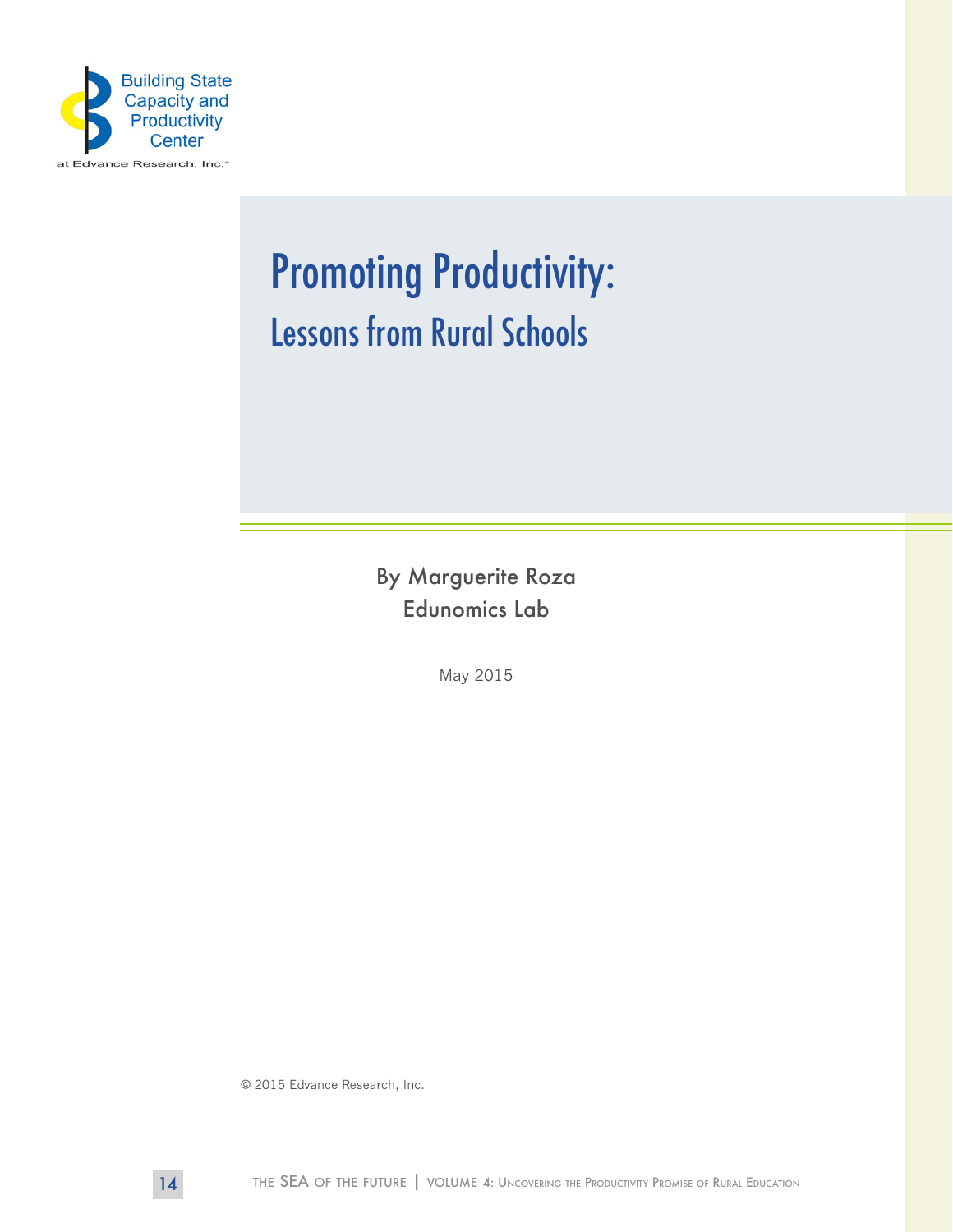A longstanding narrative persists when it comes to public education in rural school districts, a narrative that usually includes descriptors such as *expensive, lacking teaching talent*, and *poorly performing*. As traditional thinking goes, a rural school needs the same mix of staff as an urban school (a principal, counselor, chemistry teacher, and so on) but may have trouble luring good staff to rural communities.<sup>1</sup> And then, when dividing the salaries of these positions by the lower student counts, the lack of scale creates a higher cost per pupil in rural areas.<sup>2</sup> The result is a deficit mindset that permeates state education finance systems and may actually serve to reinforce the narrative of struggling rural schools.

An Edunomics Lab at Georgetown University analysis suggests that previous thinking on what rural districts need may be flawed.<sup>3</sup> It is true that *on average*, rural remote districts live up to their reputation of providing lower returns on the education dollar. In fact, remote rural districts exhibit the lowest average return on investment (ROI) among different geographic types, meaning that even with their higher costs, the student outcomes are lower than the state's norm adjusted for the mix of student needs.

But those results don't tell the whole story. Parsing evidence on a state-by-state basis shows that another narrative may also be at play. Careful analysis of the full range of data reveals that some remote rural districts are actually outliers in that they are beating the odds by producing higher than expected results—and doing so without a higher per-pupil price tag. In other words, examining the relationship between spending and outcomes across all districts reveals that rural districts are occasionally the most productive, even when compared to their more urban peers. Studying these most productive districts—outliers because they get high outcomes for students at average spending levels or lower—reveals that being rural can actually be an advantage. State education agencies and leaders willing to examine rural education funding and ROI can extract opportunities to improve productivity across their state.

# THE "COST" OF A RURAL DISTRICT IS DETERMINED BY THE STATE FUNDING FORMULA

Many state leaders point to economies of scale to explain the higher cost of small and rural districts. Conventional wisdom says lower population districts have a set of unavoidable "fixed costs" that drive up per-pupil spending when divided among smaller enrollments.4 These fixed costs might include the superintendent, payroll clerk, librarian,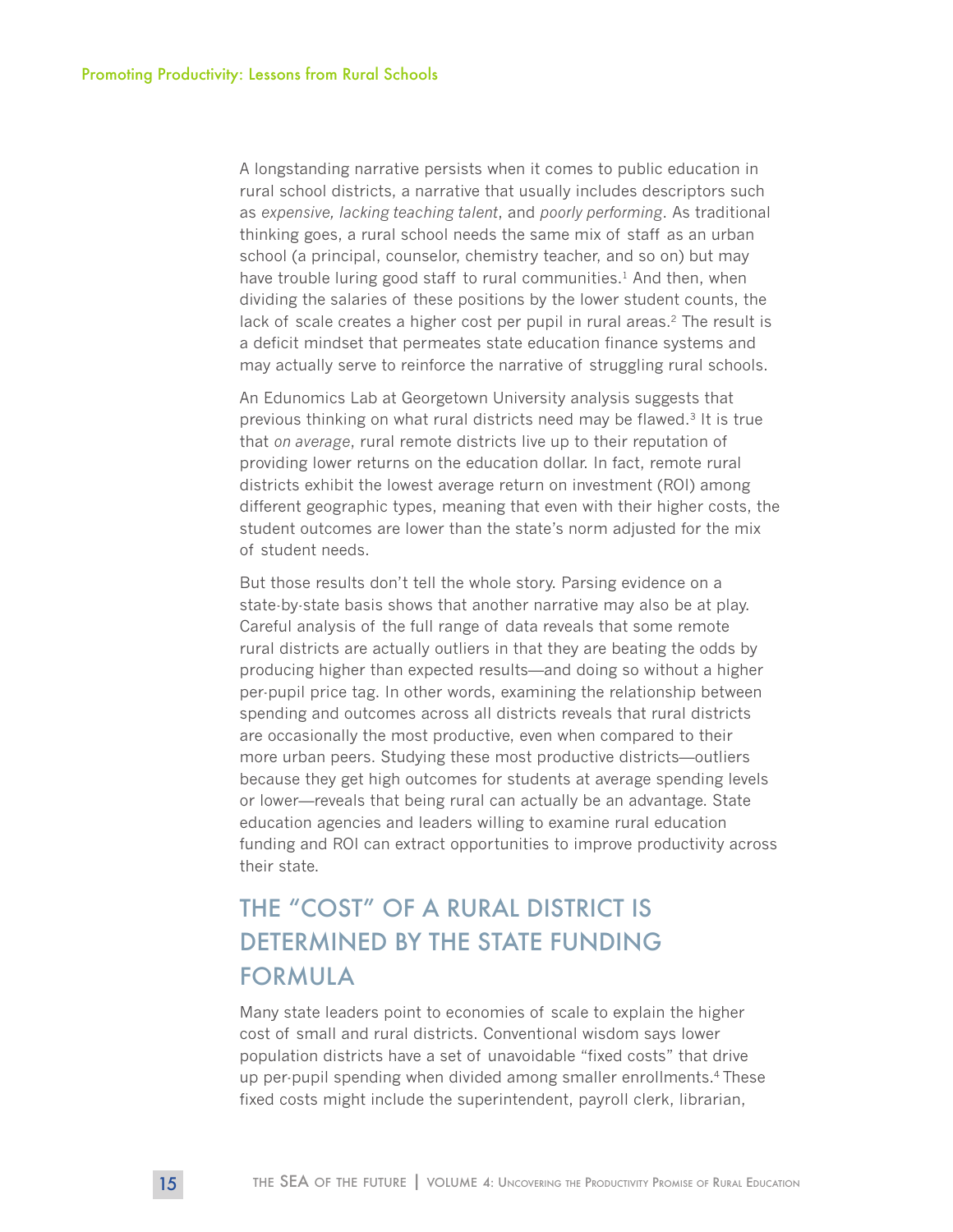nurse, counselor, physical education teacher, and other fixtures of public education. Add in costs for busing kids long distances to school and other transportation needs, and it makes sense that the per-student costs are higher in rural areas.

As a result, many states have structured their state education finance systems so that rural districts receive more funds per pupil than do their more populated or urban counterparts. According to a 2010 *Education Week* report, 29 states have an explicit "weight" in their state allocation formula to account for district size. Others fund staff, services, or programs to serve an entire district; therefore urban, more populated districts operate at a lower per-pupil cost and rural, lower-populated districts appear to cost more. Still others factor in population density, so low-density population rural districts receive even more funds.<sup>5</sup>

These higher spending levels are the product of state policy that assumes the need for a specific complement of staff in order to provide a specific set of services in a specific way. But the assumptions are just that—assumptions—and are not the only way to staff schools and serve students. For all districts, the "cost" of services is equal to the total funds provided. Therefore, when districts receive more revenues, the costs are higher. When they receive fewer funds, the costs are lower. Rural districts "cost" more when the state and local revenue structure allocates them more money. The question for state leaders is whether rural districts have any other options for delivery. As the data below indicate, options exist.

# NOT ALL SMALL OR RURAL DISTRICTS "COST" **MORE**

Figure 1 focuses on a specific class of rural districts categorized by the National Center for Education Statistics (NCES) as "rural remote," meaning the district is in a "census-defined rural territory that is more than 25 miles from an urbanized area and is also more than 10 miles from an urban cluster."6 For this analysis, per-pupil revenues were adjusted for the mix of students served.

Most states have school finance systems in place that allocate higher per-pupil amounts to rural remote districts than the state average. In fact, 25 states allocate an extra 5 percent or more to remote rural districts than the state average.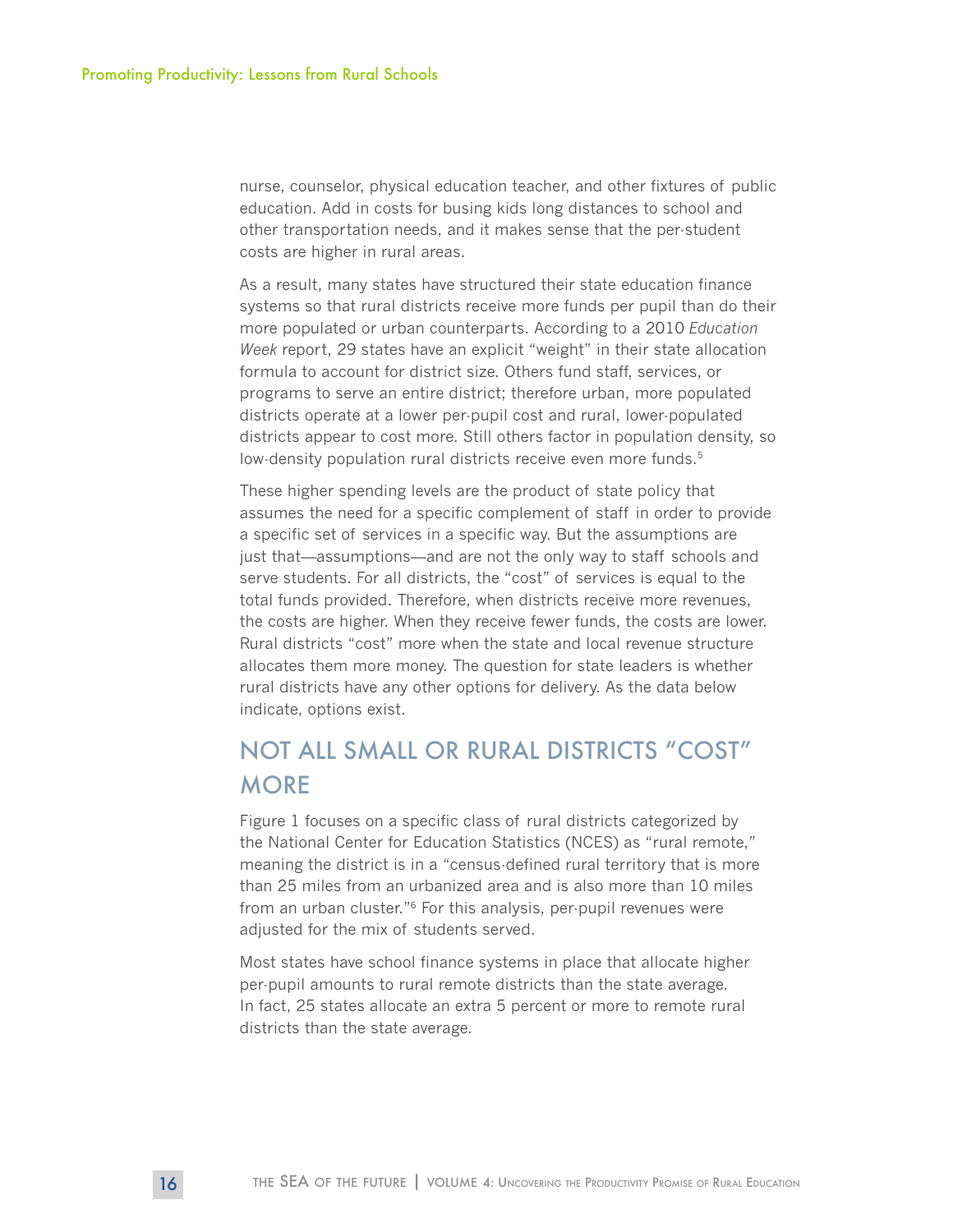

Figure 1. Remote Rural Districts Receive Higher Allocations in Nearly All States

While the data do show that many states fund small and rural districts at higher than average rates, the scope of that subsidy varies substantially. Looking closer at state school finance systems, the total subsidy is often the result of a random aggregation of disparate funding policies, not a clear, strategic, or transparent finance strategy. District revenues are mostly a product of both state and local monies with both funding streams determined by myriad factors.<sup>7</sup> A district's state allocation may include some level of base (or foundation) funds, plus earmarked dollars for specific services or purchased inputs, plus a series of adjustments which may include holdharmless amounts or grandfathering clauses. That said, in 14 states, rural districts receive within 5 percent of the state's average (adjusted for the mix of students served) and a few operate with the same or lower level of per-pupil revenues as their larger, more urban peers. This finding suggests that not all rural districts cost more. And in fact, in these 14 states, costs are comparable.

#### RURAL DISTRICTS ON AVERAGE HAVE LOW ROI

Our analysis draws on a large-scale study by Ulrich Boser of the Center for American Progress (CAP) designed to measure the academic achievement a school district produces relative to its total spending (controlling for district demographics and cost of living factors.) The CAP dataset pairs 2008 data on current expenditures (excluding capital spending) with achievement data from the same year. The academic achievement data measures the percentage of students scoring proficient or above on state assessments in reading and math in the 4th, 8th, and 10th grades.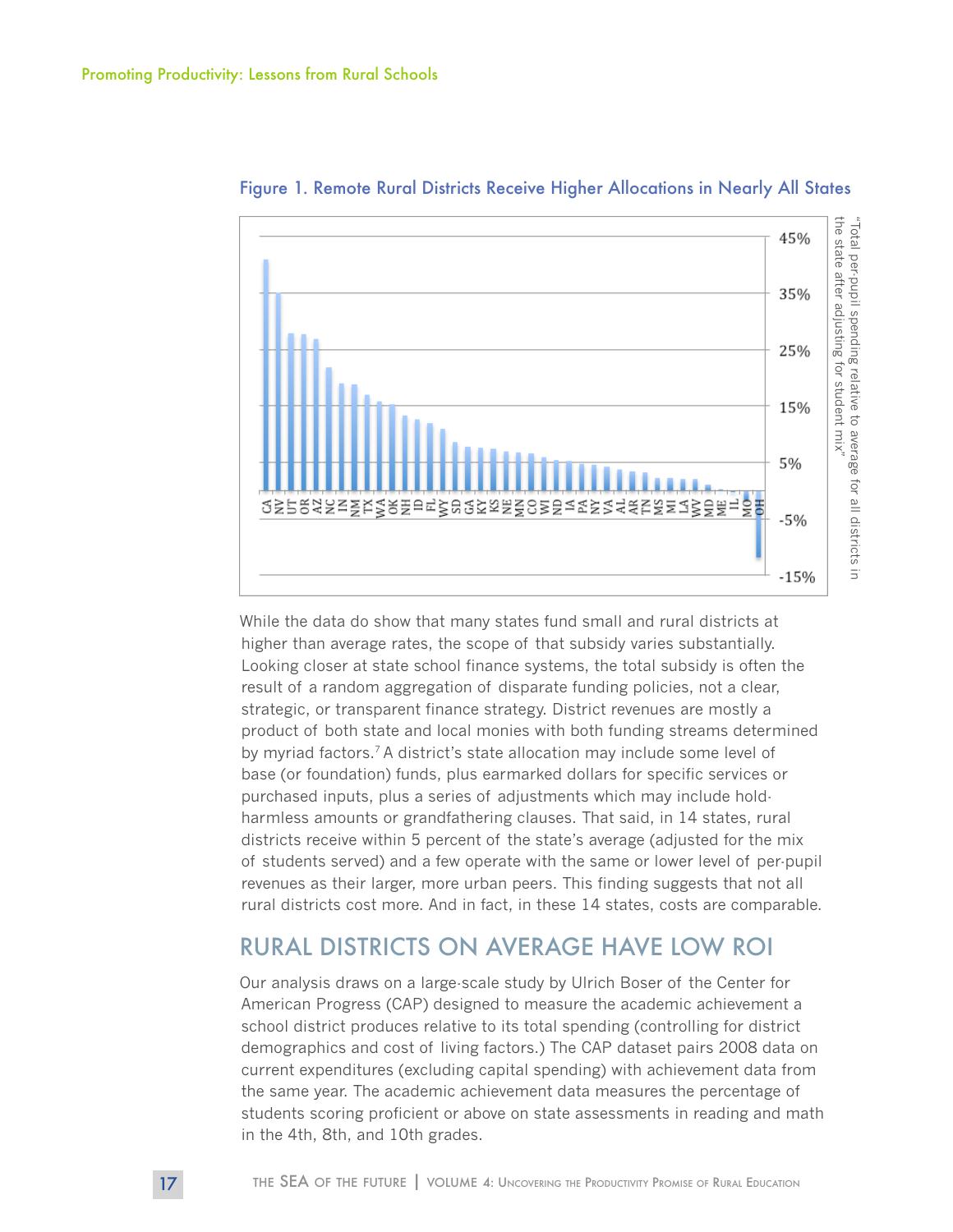Figure 2 shows the results, with each dot representing a different state. Student outcomes in remote rural districts don't appear higher (adjusted for the mix of students) in states where those districts receive disproportionately more funds than their peers in the same state. In other words, where remote rural districts do receive more money than their peer districts, academic outcomes aren't any better on a relative basis. That said, it is important not to draw too many conclusions, as the data analysis leaves out many relevant variables. For instance, size, context, and geography of remote rural districts differ by state, as do those of their peers. And in states that regulate how services should be delivered in each district, the higher spending in districts might be better correlated with those state regulations than with student outcomes. But on the whole, overfunding remote rural districts doesn't seem to pay off in better student outcomes.

#### Figure 2. Poor Relationship Between Relative Spending and Relative Outcomes for Rural Remote Districts

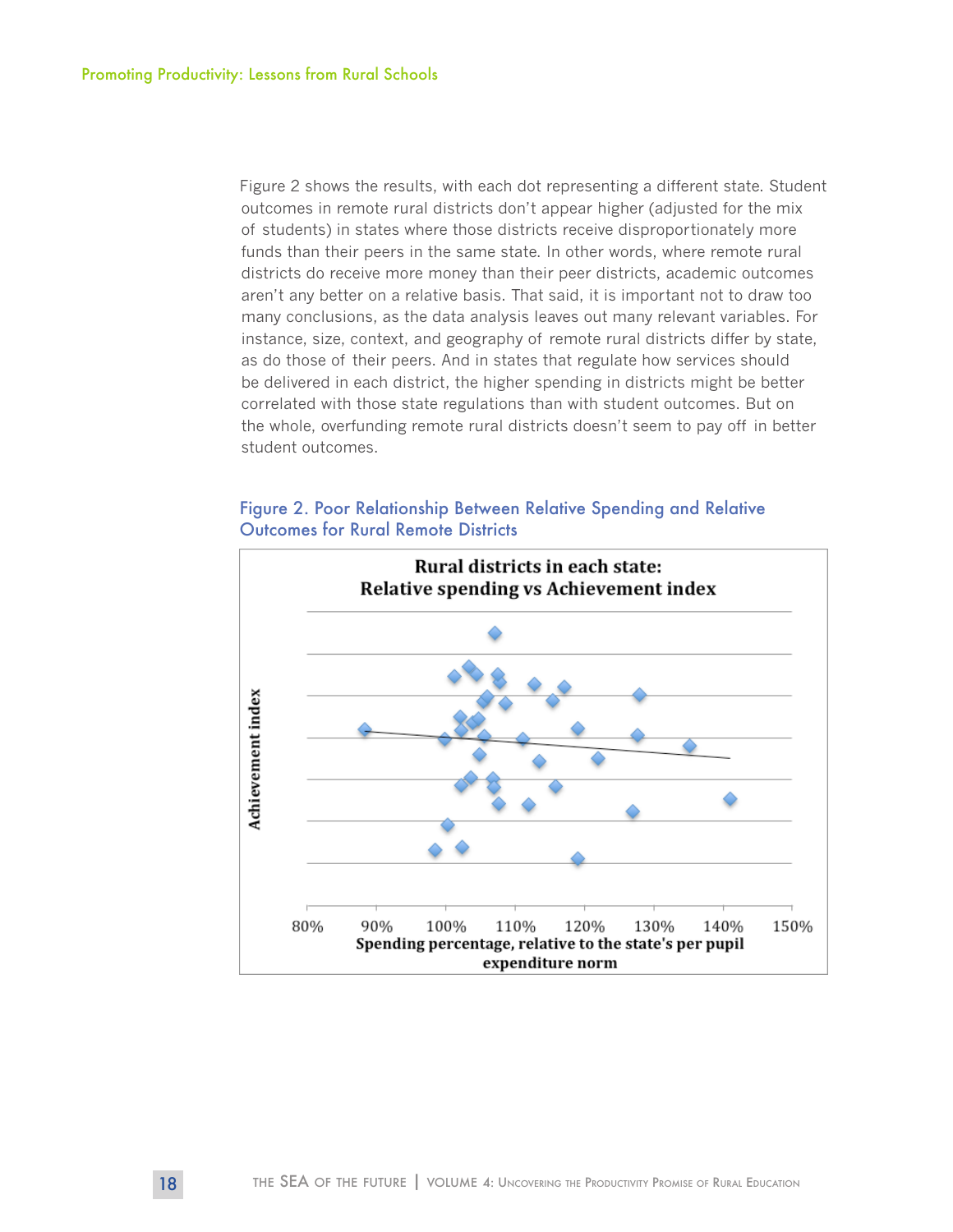# SURPRISINGLY, REMOTE RURAL DISTRICTS ARE HEAVILY REPRESENTED AMONG THE HIGH RETURN ON INVESTMENT OUTLIERS

In order to explore the return on investment for rural districts relative to nonrural districts, we use CAP's "Production ROI index" for each district. To compute the index, the CAP analysis uses a regression equation to predict what achievement a district should have relative to other districts in the state given its mix of student needs and its spending level.<sup>8</sup> Districts with the highest ROI scores are those where achievement beats expectations given current spending and demographics. With this index, districts with high-poverty students aren't clustered at the bottom of the achievement spectrum, as the achievement index adjusts for the mix of students in each district relative to the state norm.9 In this way, a moderately spending district with many poor students can rank high if its achievement levels exceed those typical of lowincome students in the state.

The CAP analysis computes an ROI measure for each district, with the best overall scores given to those with the highest achievement (relative to their student mix) but with spending levels at or below the state norm. Consistent with common assumptions about remote rural districts, the data suggest that they have the lowest average ROI among any sector.<sup>10</sup>

Despite remote rural districts' overall low ROI, deeper analysis of the spending and outcomes data offers some promise for this sector. Specifically, while the average rural remote district produces a poor return on the dollar, outliers persist. In fact, examining distribution of the "super-high ROI" districts across all sectors provides a useful measure of what's possible. Super-high ROI districts boast the highest outcomes relative to the predicted outcomes based on spending and demographics within a given state.<sup>11</sup> Put simply, these superhigh ROI districts are beating the odds.

It turns out that remote rural districts have the highest odds of being a superhigh ROI district among all district types. As Figure 3 shows, distribution of super-high ROI districts varies across district types, but one in five remote rural districts is a high-performing outlier.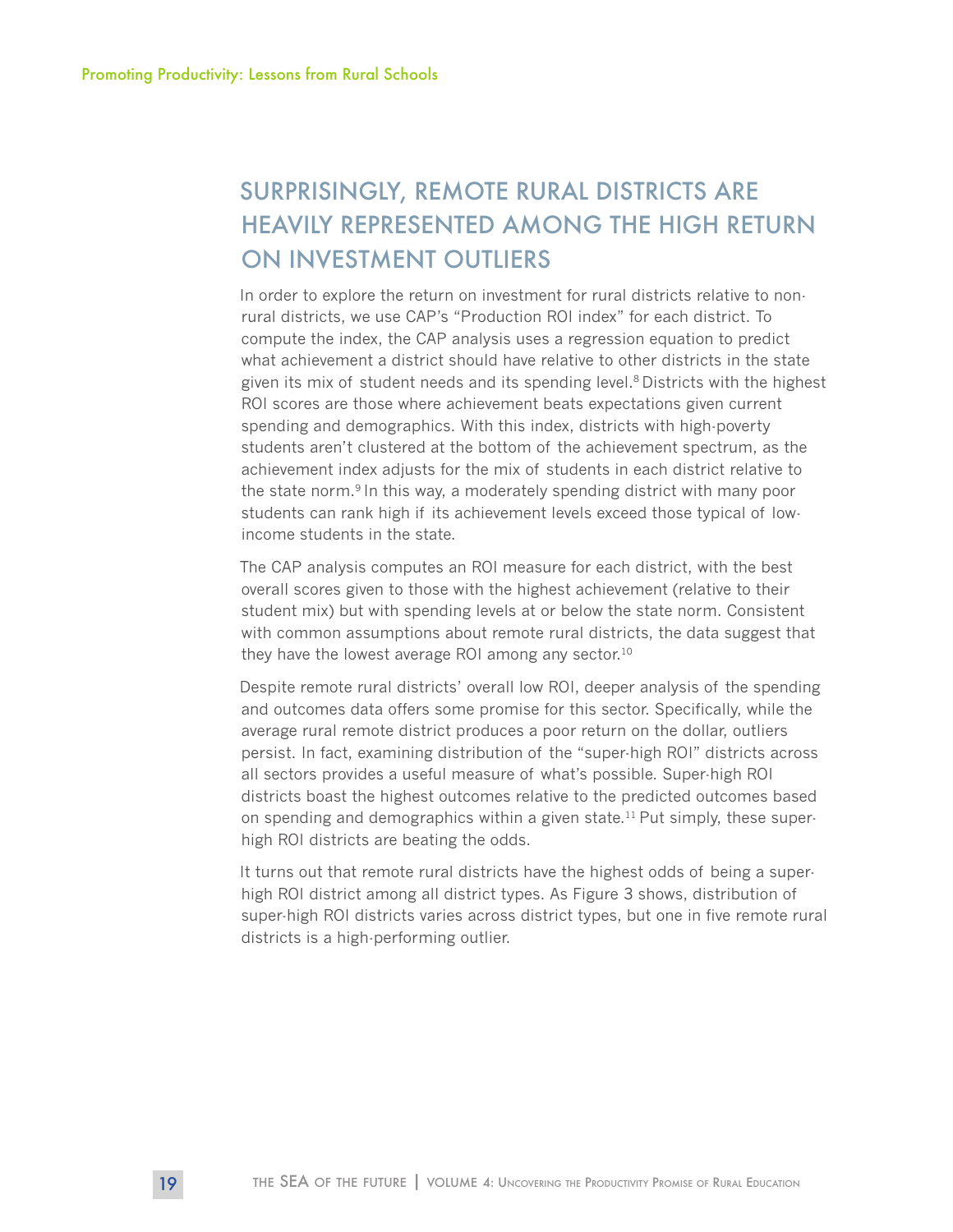

Figure 3. One in Five Remote Rural Districts Is a High ROI Outlier

## BEYOND THE DEFICIT MINDSET

Why might so many remote rural districts pop up as productivity exemplars when the average remote rural district produces such lackluster outcomes? While the dataset alone doesn't provide us answers, building on these exemplars might mean capitalizing on the strengths that we know isolated rural communities have.

We might consider how isolation and smallness could foster conditions that increase the chances of education innovation, seeing these rural factors as opportunities instead of only deficits. Where districts don't have the need or capacity to implement large operational systems, perhaps they are better able to capitalize on the strength of specific staff or community. Or perhaps the personal relationships that can flourish in smaller settings between teachers and students result in increased student motivation.

Anecdotally, we hear how some are able to leverage their rural context to their advantage. One remote district strategically relies on key staff—the football coach and principal—to oversee student work in online courses, ensuring students stay on track toward completion. In another district, schools are closed on Wednesdays to save on transportation funds, but students are assigned substantial homework on those days to keep up learning. A district in Hagerstown, Indiana, responded to shrinking student enrollment by adding hands-on agricultural classes in which its own students raise cattle, supplying cheaper, healthier food for the school cafeteria. In addition to reducing district costs, leaders expect to cultivate local agricultural talent to preserve this farming community.<sup>12</sup>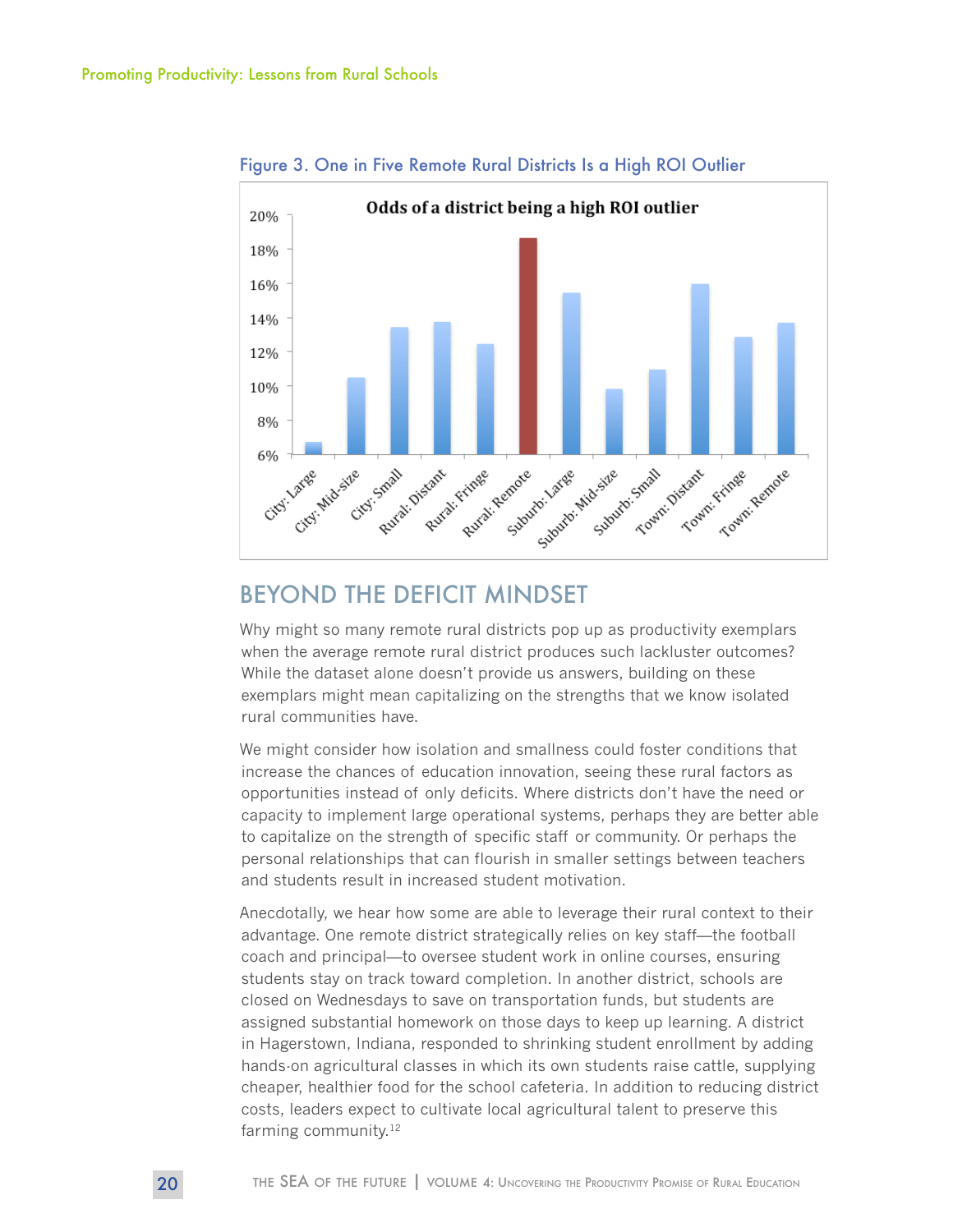We know some rural districts purchase services from other providers and may be more effective in their role as contractors than direct providers. For example, one rural high school that couldn't offer a full complement of onsite electives had been using online classes for years during the school day to create more student offerings. In a different remote district, officials contracted with a personal trainer to work with students in lieu of hiring a full-time PE teacher.

Perhaps these super-high ROI districts are beating the odds because they tap the local ingenuity long thought to be part of the rural mindset in order to meet students' most pressing needs. It is possible that the very smallness of a district allows it to be more nimble, making micro-adjustments in reform efforts on a more regular basis. Moving beyond the deficit mindset may allow more rural districts to convert factors that have traditionally been viewed as constraints or limitations into strengths and opportunities. However, without additional study of the causes of success in the super-high ROI rural districts, we can only speculate.

### THE OPPORTUNITY FOR STATES

This research challenges many long-held policy assumptions about rural schools. It challenges the assumption that rural schools must offer services in the same way as more densely populated regions, as current state funding formulas often imply. It challenges the notion that because isolated rural districts often suffer from a talent gap, they can't produce outcomes as high as other districts without vastly more money. And it challenges the push for district consolidation, as such moves might inhibit the very conditions that currently make super-high ROI results more likely in isolated rural districts.

The findings have important implications for state finance policy. Where states hope to get better outcomes in rural districts, leaders might move away from the notion that what's been learned in more populous regions ought to be imposed on rural settings. Rather, states might enable rural districts to harness their communities' independent, nimble, and entrepreneurial spirit, empowering them to innovate toward improving services in the context of limited resources.

#### To foster innovation and improve ROI in rural communities, states might consider the following:

**• Developing information systems and training opportunities to identify high ROI districts and allow for learning across all districts.** Sharing productive and innovative practices across districts will allow local leaders to pick and choose strategies or elements that may work in their community.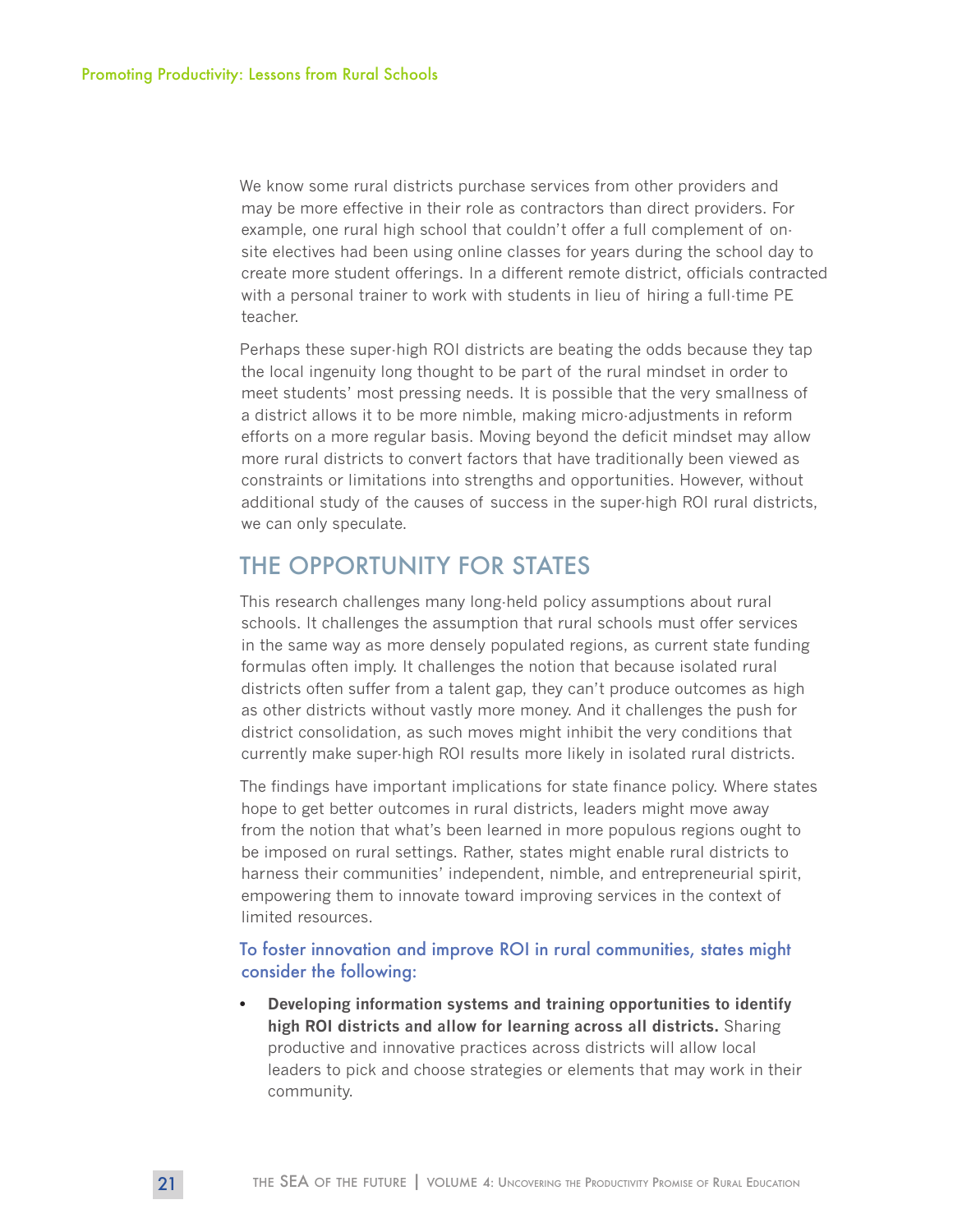- **Allocating funds based on students and student characteristics.** Staffing expectations, cost reimbursements, or other input requirements constrain decisions for rural communities.
- **• Eliminating specifications around service delivery.** Each rural community has different resources available and different constraints. Allowing these districts to create service delivery structures that take into account local schedule preferences and maximize locally available resources may provide a higher ROI.
- **• Promoting shared services across districts, instead of consolidation.** Consolidating rural districts may impede a district's ability to be innovative, nimble, and more highly productive. Where districts lack productivity, districts might instead seek efficiencies by sharing services across districts, while maintaining flexibility.
- **• Providing innovation grants to promote redesigned delivery models that enhance ROI.** To challenge the status quo, small injections of innovation seed funding may help rural district leaders create new strategies that reduce current costs and positively impact ROI.

For states, the opportunity is clear. Rather than viewing rural districts as the expensive, low-performing portion of a state's education system, states might see these districts as engines of innovation. In this mindset, states can empower these districts to innovate toward improved services in the context of limited resources and might then uncover new delivery models that could serve as exemplars not only for rural schools, but for all the state's schools.